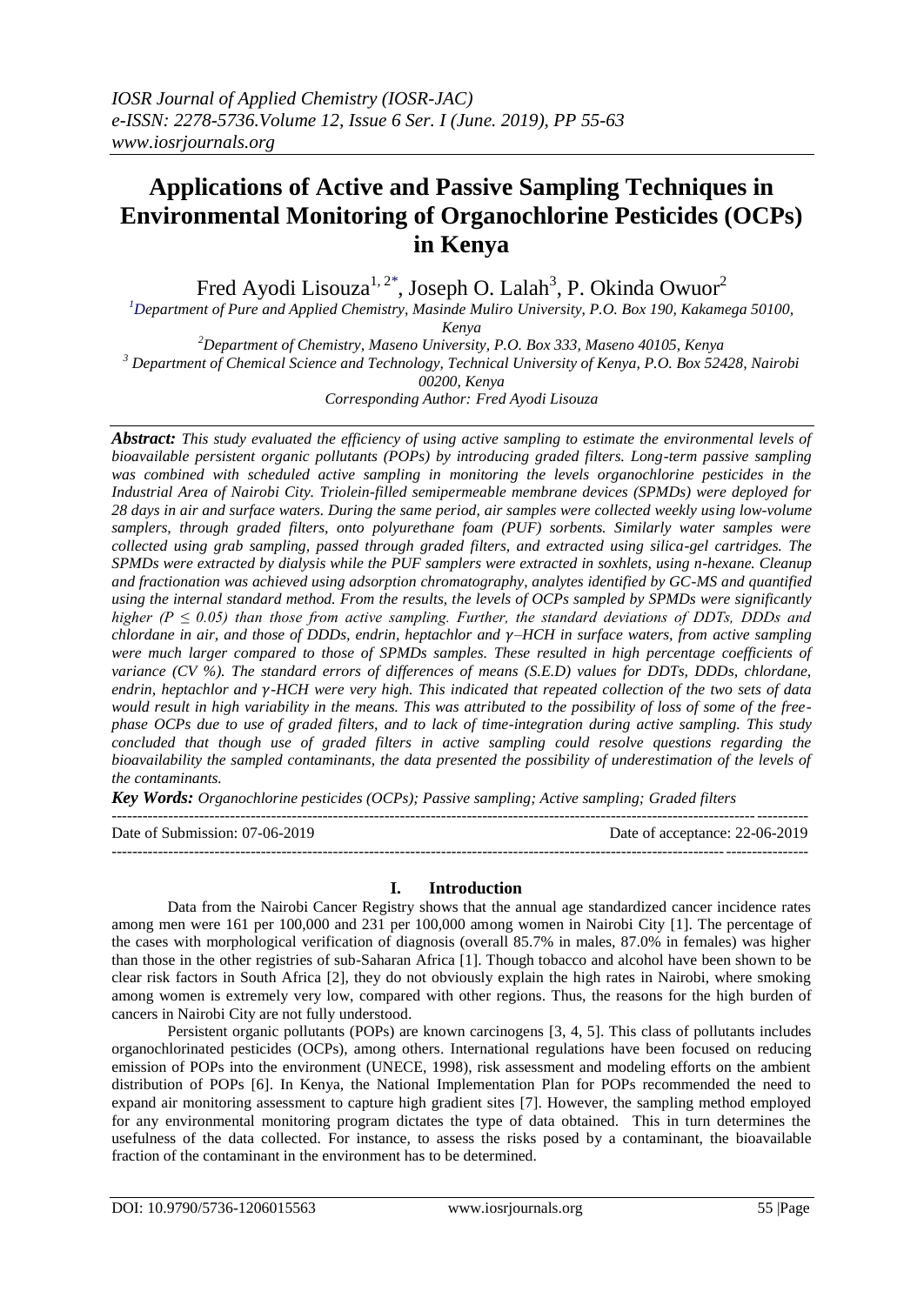Passive sampling refers to any sampling technique based on free flow of molecules of the analyte from the sampled medium to a receiving phase in a sampling device [8], due to the difference between the chemical potential of the analyte in the two media [9]. Passive samplers include filter papers, polyurethane foam (PUF), as well as Semipermeable membrane devices (SPMDs). SPMDs consist of an additive free lay-flat tube, made of low-density polyethylene (LDPE), with pore diameter approximately  $10^{-9}$  m [10]. The most widely used filling material in SPMDs is the synthetic triolein 1,2,3-tri-[cis-9-octacenoyl]-glycerol [11]. The membrane is permeable for small environmental pollutant molecules but not for triolein and particulate matter. Because triolein is highly lipophilic, the pollutants cannot penetrate back to the environment. SPMDs have been widely used as passive samplers in the monitoring of environmental levels of POPs [12, 13, 14, 15, 16, among others]. However, SPMDs are not readily available on the Kenyan market and the cost of importation could be prohibitive to many researchers.

The active sampling technique, on the other hand, involves collection of discrete amounts of samples for extraction. Form the literature surveyed, all the studies on POPs in Kenya employed this method Kenya [17, 18, 19, 20, among others], except Aucha et al., [21]. However, data collected by active sampling only gives information about the total concentrations of the POPs, but do not provide any information on what fraction of the POPs is bioavailable [10, 22]. Further, the data is not time- integrated and hence it is not representative of the actual environmental levels of the contaminants [13, 22]. In Kenya, Aucha et al., [21] employed polyurethane foam (PUF) disks in long term monitoring of OCPs in Nairobi City. However, the study made no effort to separate the particulate-phase OCPs from those in gas-phase OCPs. Burgess et al., [23], observed that the uptake of contaminants from environmental sorptive phases, like colloids or suspended particles, was often limited. Thus data such as that reported by Aucha et al., [21] could not be used to evaluate the human health risks posed by OCPs. Graded filters could be used to remove the particulate matter from the samples. However, it is not known how the use of these graded filters, would affect the reported levels of the POPs from the samples.

Some previous studies have employed a combination of both active sampling and passive sampling in environmental monitoring of POPs: For instance, Yao [24] combined long-term passive sampling with meteorological conditions-triggered active sampling in monitoring atmospheric pollutants. Similarly, Crump et al., [25] used a photoionization detector monitoring device to trigger a sorbent-based volatile organic compound sample in an aircraft cabin. Ke et al., [26], on the other hand combined long-term passive sampling with caged fish in monitoring OCPs in Taihu Lake in China; the study reported that SPMDs gave much higher concentration factors for OCPs than the fish. This study combined active sampling and passive sampling in monitoring the environmental levels of gas-phase and dissolved-phase OCPs in the industrial Area of Nairobi City of Kenya. The study aimed to investigate the relative efficiency of using active sampling integrated with graded filters, in monitoring the levels of gas-phase and dissolved OCPs in air and surface waters respectively.

### *Materials*

# **II. Materials And Methods**

Standard length 92 cm performance reference compound semipermeable membrane devices (PRC-SPMDs), filled 99.9% pure grade triolein, were acquired from Sampling and Testing Department, E&H Services Inc., in Prague, Czech Republic along with 5-SPMD carrier deployment cages made of stainless steel. Stevenson screens, made of untreated wood and 1-1.5 m above the ground, were fabricated in a carpentry workshop (Embakasi, off Outering Road, Nairobi City, Kenya). Analytical grade solvents and reagents were acquired from Sigma-Aldrich (St. Louis, Missouri, USA). On the other hand, Standards and Certified Reference Materials were acquired from Industrial Analytical (PTY) Ltd, (Part of LGC Standards), (Vorna Valley, 1686, Republic of South Africa).

# *Study design*

The experiments were set up in a two factor randomized design with four replications, on the eastern part of Nairobi's Industrial Area. The main factor in this study was the sampling method: active sampling versus passive sampling. The sub-factor was the environmental medium: Air and surface waters. Water sampling was carried out on Ngong' River at various sites between,  $W_1$  (-1.3109, 36.8776) and  $W_4$  (-1.3102, 36.8809). Similarly, air sampling was done at various sites between Nandunu close off LungaLunga Road, A<sub>1</sub>, (-1.3078, 36.877) to the west, Bridge International Academy – Sinai,  $A_2$ , (-1.3068, 36.8819) to the north, Deliverance Church – Sinai,  $A_3$ , (-1.3088, 36.8802) to the East and bordered to the south by the section of Ngong' River where water sampling was done,  $A_4$  (-1.3092, 36.8815) (Figure 1).

Since the daily patterns of the various industries and distribution of the industrial activities that probably lead to environmental pollution could not be established with certainty, this was considered to be a probable source of variation during sampling. To mitigate these possible variations, the weekly sampling days were staggered: During first week, sampling was done on the Monday; during the second week sampling was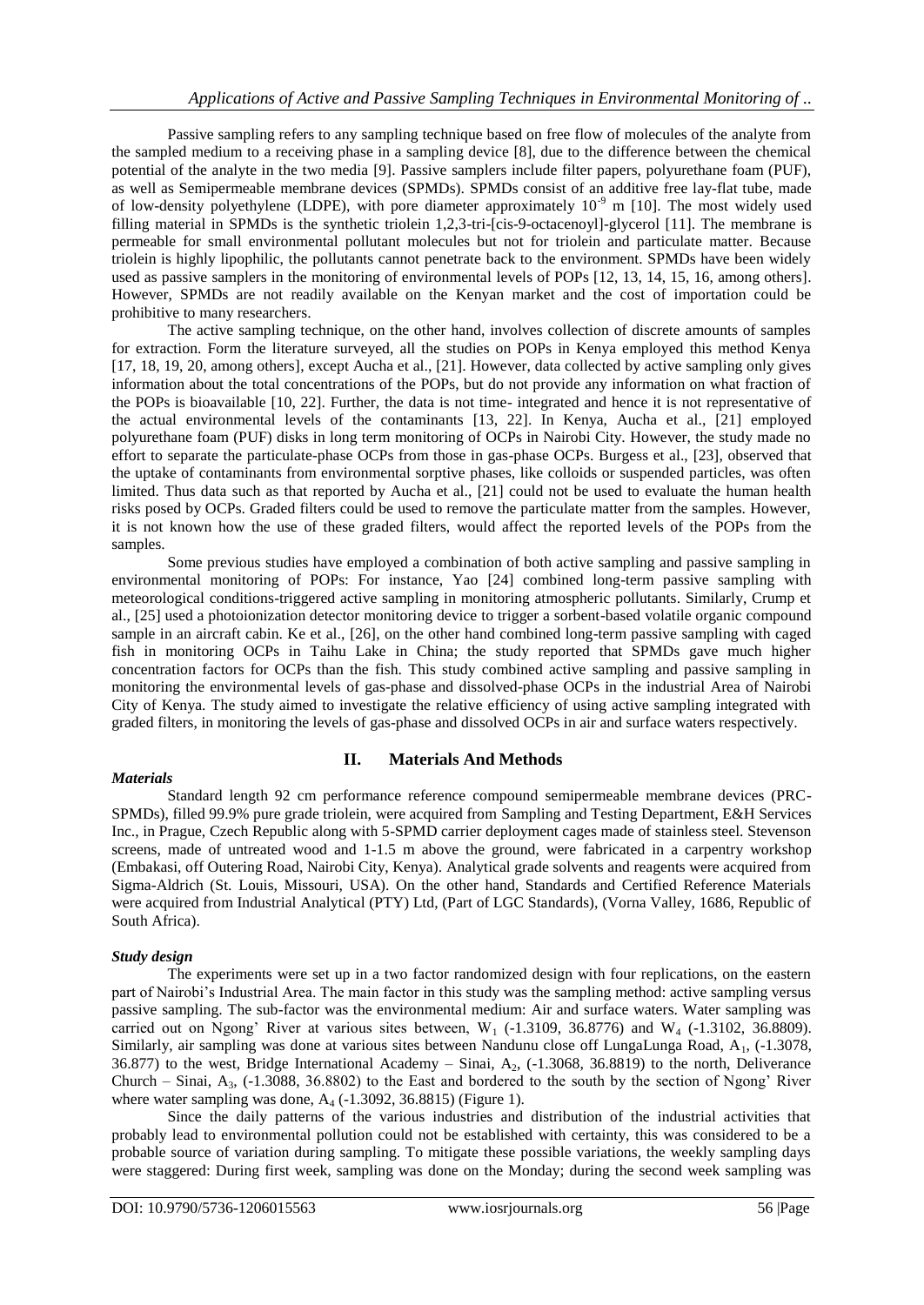done on the Wednesday and in the third week sampling was done on the Friday; the sampling during the fourth week was carried out on the Tuesday. To mitigate the uncertainty probably resulting from possible variations in the times of release of effluents during the day, two sets of samples were collected on each sampling day; the first set of samples was collected between 9.00 am and 12.00 am, and the other set collected between 2.00 pm and 5.00 pm, on the sampling days.



**Figure 1:** Map showing the sampling sites in the Industrial Area of Nairobi City

### *Sampling*

Active sampling of air and surface water was done weekly, in four replications, by active sampling: air samples were collected using a low-volume air sampler, with a stainless steel funnel of 25 cm diameter. The funnel was fitted to a vent (sampling tube) of 7.0 cm internal diameter, standing at a height of 1.5 m above the ground level. The sampling tube was tightly fitted with a  $0.45 \mu m$  glass-fiber air filter. The air was sucked, through the filter, onto polyurethane foam (PUF) sorbent for 20 minutes at each sampling unit. After each sampling, the PUF was removed and sealed in pre-extracted aluminum foil and kept in a cooler-box. A new filter was then fitted onto the pump before the next sampling, to avoid cross-contamination. Similarly, water samples were collected from Ngong River in pre-cleaned 1.0 L brown bottles. The sampling bottles were immediately sealed, wrapped in pre-cleaned aluminum foil and transported to the laboratory for extraction. The temperature and the pH of the water were determined at the sampling site.

Passive sampling experiments were also set up concurrently over the same period (mid-May 2017 mid-June 2017), for 28 days. The SPMDs used in air sampling were placed in Stevenson's screens, to avoid precipitation and direct sunlight. Another set of SPMDs in stainless steel cages were deployed for 28 days in the surface waters on Ngong' River.

# *Quality Control*

The quality control measures during included the use of field blanks and laboratory blanks: The field blanks and the laboratory blanks, used in passive sampling, were transported according to the method described by Alvarez [13]. The field blanks were used to account for contamination during transportation of the samplers, during the deployment and retrieval periods, as well as from storage, processing and analysis. On the other hand, the laboratory blanks were used to account for any contamination resulting from processing and analysis of the samples.

# *Extraction*

The PUF samplers were extracted in soxhlet apparatus according to the USEPA method TO-13A [27]; the PUF plugs were extracted in soxhlets using 300 mL of a mixture of diethyl ether: n-hexane (1:9 v/v), at 40℃ for 7 hours. On the other hand, the water samples were filtered through a  $0.5\mu$ m filter to remove particulate matter and subsequently through a  $0.2\mu$ m cellulose acetate filter to remove colloidal particles. The samples were then extracted using adsorption chromatography on silica cartridges.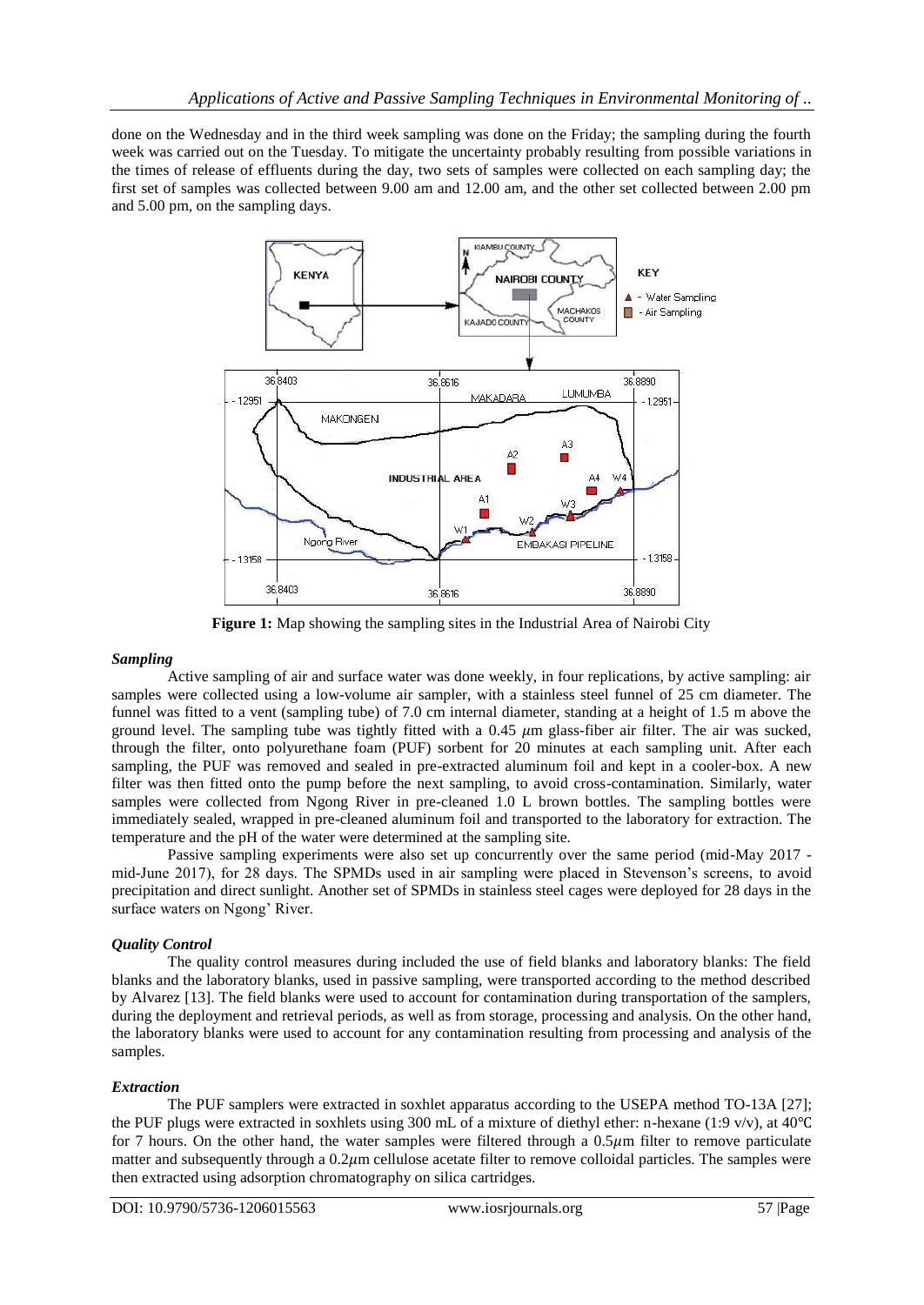Extraction of the SPMDs was based on the methods reported in literature [13, 22, 28, 12, 29]: Each SPMD was removed from the metal cage and immediately cleaned to remove any particulate matter on its surface and extracted by dialysis using 300 mL aliquot of analytical grade hexane for 24 hours. The extract was decanted off, a second aliquot 300 mL of analytical grade hexane added to the flask and extracted for 12 hours. The extracts from both dialyses were combined followed by clean-up and concentration.

#### *Sample clean-up and Concentration*

Each of the extracts was concentrated to about 2 ml in a rotary evaporator at 35°C, prior to the cleanup and fractionation. About 2g of analytical grade sodium sulfate was added at the top of every SPE cartridge before sample addition to remove any moisture present in the sample. The samples were cleaned according to USEPA Method 3630C: The samples were quantitatively transferred onto preconditioned silica gel cartridges and eluted with 5.0 mL hexane. An additional 5.0 mL of hexane was added to the cartridge, retained for 1 minute and then allowed to elute. This eluate was collected as Fraction 1 and discarded. A 5-mL aliquot of diethyl ether/hexane (50/50, v/v) was added to the cartridge and the eluate collected as Fraction 2. This fraction was analyzed for OCPs.

The samples were finally concentrated and prepared for GC-analysis according to the method used by Lalah and Kaigwara[30], as modified by Lisouza et al., [19]: To each of the cleaned samples, 0.5 mL of analytical grade toluene was added, and the sample reduced to 0.5 mL in a rotary evaporator at 35℃. The extract was then transferred to a 2-mL amber coloured agilent vial wrapped in pre-cleaned aluminum foil. Internal standards were then added into each of the extracts according to the US EPA method 8100/8015 [31].

### *Instrumental analysis and characterization*

The PAHs and OCPs samples were analyzed according to the methods used by Zhu et al., [14], Wang et al., [15], and Schramm et al., [16]. The extracts were analyzed using an Agilent Gas Chromatograph instrument coupled with mass spectrornetry (GC-MS). Splitless 1μL injections were made onto a 30m DB5-MS column with 0.250 mm internal diameterand 25 μm film thickness. The instrument was run is selected ion monitoring (SIM) mode. The analytes were characterized using the method used by Lalah and Kaigwara[30] as modified by Lisouza et al., [19]. Identification was achieved by comparing the peak retention times on the sample chromatograms with the chromatograms of the authentic standards and confirmed by mass spectrometry.

### *Quantification of the analytes*

The relative response factors of the analytes were determined according to the US EPA method 8100/8015 [31]. The peak area responses of the identified analytes were tabulated against their concentration and that of the internal standard, and the relative response factors (RRF) for each of the analytes calculated using the equation:

$$
RRF = \frac{A_S \times C_{IS}}{A_{IS} \times C_S}
$$
 (Equation 5)

Where,  $A_S$  = Peak Area for the target analyte measured;  $A_{IS}$  = Peak Area for the internal standard;  $C_{IS}$  = Concentration of the internal standard;  $C_s$  = Concentration of the target analyte

The amount of the analytes in the SPMDs was determined using the internal standard method, according to the US EPA method 8100/8015 [31]. Equation 6 was used in the calculations:

$$
Amount, N, (ng/SPMD) = \frac{A_S x W_{IS} x D x F}{A_{IS} x RRF x W_S}
$$
 (Equation 6)

Where,  $A_s$  = Peak Area for the analyte in the sample;  $A_{1s}$  = Peak Area for the internal standard in the sample;  $W_{IS}$  = Amount (ng) of internal standard added to the sample;  $D = D$ ilution factor; since no dilution was made on the sample prior to analysis,  $D = 1$ ; W  $_{S} =$  Final volume of extract from SPMD; F = Factor if the samples are split in half for analyses.

### *Method Recovery*

The recovery study experiments were set up in three replications. The blank matrices were spiked with 1.0 ppm authentic standards. The extraction, clean-up, instrumental analysis and quantification was achieved using the same methods used for the field samples. The percentage recovery was calculated using Equation 7.

Percentage Recovery

= Amount (μg/vol)<br/>in spiked sample − Amount (μg/vol) in unspiked sample  $\frac{d}{dx}$  amount ( $\mu$ g/vol) spiked  $\frac{d}{dx}$   $\frac{d}{dx}$   $\frac{d}{dx}$  100  $(Equation 7)$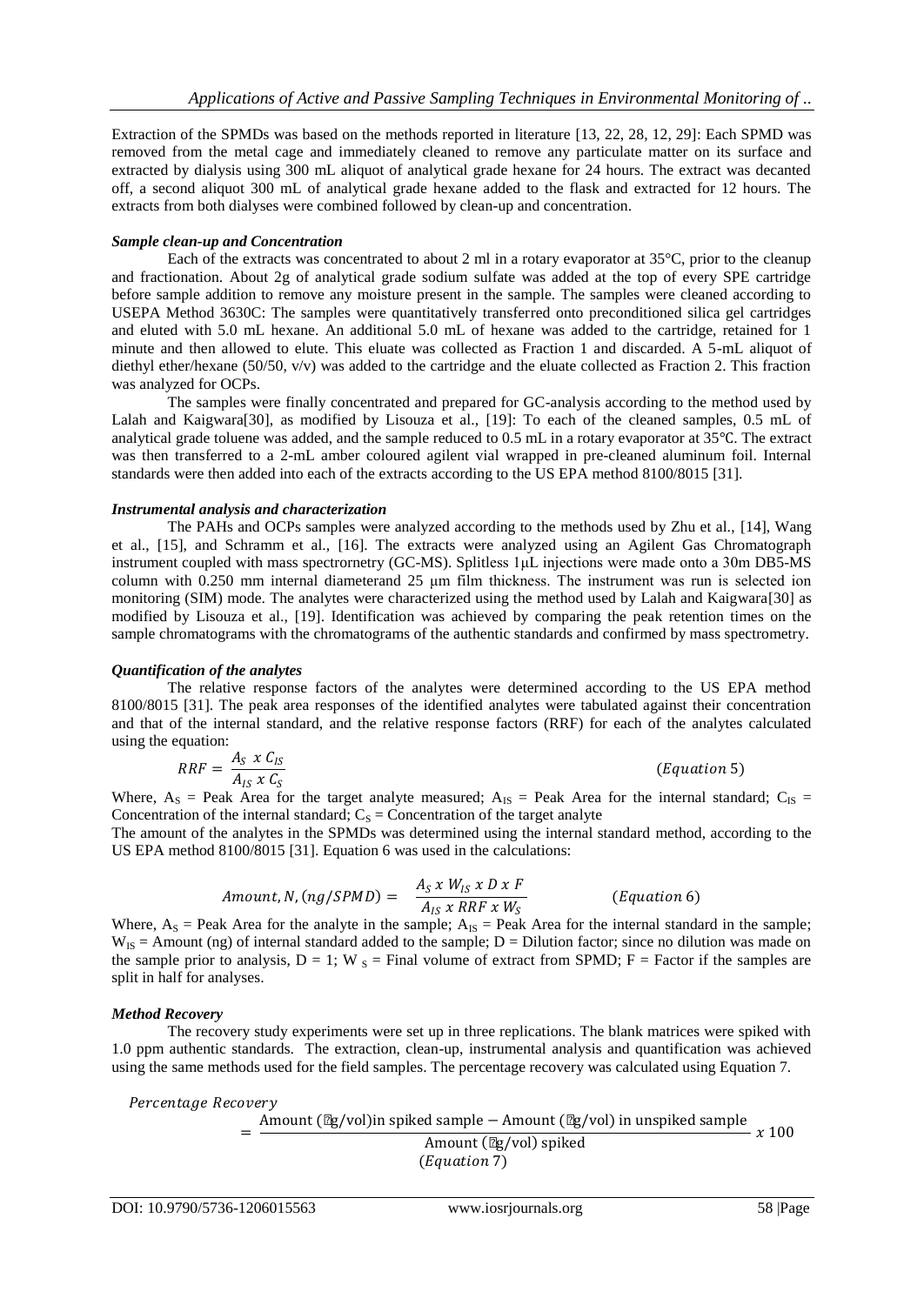The mean percentage recovery rate was used to correct all the analyte concentrations calculated for method recovery.

#### *Sampling rate (Rs) and Concentrations for SPMDs*

The release rate  $(K_e)$  of the performance reference compound (PRC) was determined comparing the amount of compound initially added to the SPMD  $(N_0)$  to the amount remaining  $(N_t)$  time t days (*Equation 8*). Samples of the SPMDs used for sampling were analyzed using a head-space gas chromatograph instrument coupled with mass spectrometer.

$$
K_e = \frac{[\ln(\frac{N_t}{N_0})]}{t}
$$
 (Equation 8)

Then, *Log*  $K_{pw}$  is determined from a regression model of the compound's Log  $K_{ow}$ using Equation 9*Log* $K_{PW}$  =  $a_0 + 2.321 log K_{OW} - 0.1618(log K_{OW})^2$  $(Equation 9)$ 

Where,  $a_0$  is the intercept determined to be -2.61 for OCs and PAHs.

The sampling rate of the SPMDs was subsequently calculated using Equation 10.

 $R_S = V_S K_{PW} K_e$  (Equation 10) Where; *V*s is the volume of the SPMD (L)

In passive sampling, the sampling rate for a passive sampler is the volume of water or air cleared of analyte per unit of time by the passive sampling device. The time-weighted average concentration of the analyte in the gas phase or water phase was then calculated, using a non-linear kinetic uptake model, Equation 11 [32],

$$
C_{W(SPMD)} = \frac{M_S(t)}{R_S t}
$$

 $(Equation 11)$ 

Where *Ms*is the amount of an analyte sampled after exposure for time, t days.

The SPMD-based analyte concentrations in the air or surface waters were therefore calculated using a non-linear kinetic uptake model, Equation 12 [32].

$$
Concentration = \frac{N}{K_{SW}V_s[1 - \exp[\frac{N}{K_e} + k_e t]}\tag{Equation 12}
$$

#### *Statistical analysis of data*

Analysis of variance of the data, for a two factor completely randomized design was subsequently used to separate means for sampling method, and means for environmental media. This was followed by pair-wise comparison of means using t-test was used to determine if there exist significant differences between the means at  $P \le 0.05$ . Further, the standard errors of differences of means (S.E.D) were determined to provide information on the sampling distribution of the differences between means. This was used to evaluate the accuracy of the methods in estimating the environmental levels of bioavailable OCPs.

## **III. Results And Discussion**

### *Weather Data in Nairobi city during the sampling period*

Daily weather information was collected during the sampling periods, between mid-May and mid-June 2017. The mean daily temperatures ranged between 19.4±0.7℃ - 21.9±2.7℃. Similarly, the means of daily humidity were in the range of  $63.1\pm10.3$  % - 79.0 $\pm4.5$  %. During the sampling period, the average daily wind speeds were between  $10.5\pm2.4$  Km/hr - 12.0 $\pm3.7$  Km/hr. The accumulated monthly precipitation was 51.2 mm in May, over nine precipitation days in the month, and 2.0 mm in June on a single precipitation day.

#### *Comparison between the levels of OCPs collected by active sampling and SPMDs*

The percentage recoveries of the OCPs in this study were in the range 74.5% - 91.0%. Figure 1 shows the relative levels of OCPs in air and surface waters, collected by active sampling and passive sampling, in Nairobi City of Kenya.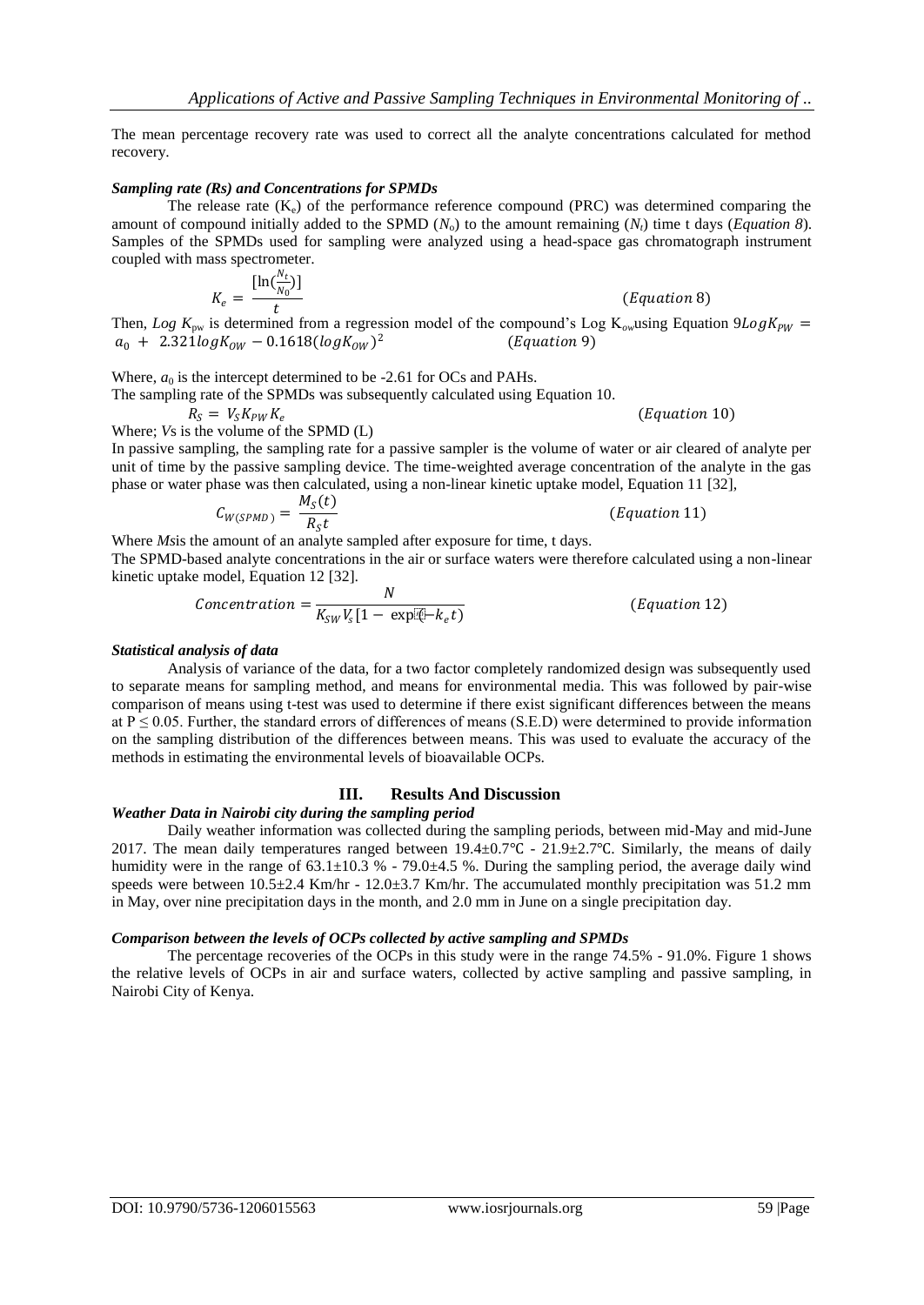

**Figure 1:** Bar chart showing the levels of OCPs in air and surface waters by active and passive sampling

The levels of OCPs collected using SPMDs were higher than those sampled by active sampling in both the air and surface waters. From the data, heptachlor gave the highest concentrations in air from passive sampling. But this was not the case from the active sampling data. Similarly, the levels of DDTs, endrin and  $\gamma$ -HCH collected by passive sampling were much higher than those from active sampling. In surface waters, the levels of DDTs, DDDs, Chlordane dieldrin, endrin and heptachlor from passive sampling were also much higher than those collected by active sampling. These results show the sampling method used play an important role on the reported levels of the contaminant. These results were consistent with those of Sun et al., [33] who reported that heptachlor had the highest concentration, among OCPs, in soils in Kenya yet the species had low detection frequencies. These results point to a possibility of periodical contaminant release from point sources resulting from either anthropogenic activities or change in weather.

# *Distribution of the means of the data from Active and Passive sampling*

Table 1 gives the means, coefficients of variation (CV %), standard errors of differences of means (S.E.D) and the frequencies of detection of the individual OCPs in the collected samples  $(n = 8)$ .

| OCP                 | Environ.  | Sampling method*  |                   | Mean              | CV%   | <b>LSD</b>     | S.E.D | Detection |  |
|---------------------|-----------|-------------------|-------------------|-------------------|-------|----------------|-------|-----------|--|
|                     | medium    | Active            | Passive           |                   |       | $(P \le 0.05)$ |       | frequency |  |
|                     |           |                   |                   |                   |       |                |       | $(n = 8)$ |  |
| Aldrin              | Air       | $0.064 + 0.015$   | $0.102 \pm 0.001$ | $0.083 \pm 0.027$ | 11.4  | 0.021          | 0.007 | 8         |  |
|                     | S. Waters | $0.096 + 0.012$   | $0.141 + 0.001$   | $0.119 \pm 0.032$ | 6.9   | 0.018          | 0.006 | 8         |  |
| <b>DDTs</b>         | Air       | $0.080 + 0.007$   | $0.163 + 0.007$   | $0.122 \pm 0.058$ | 35.0  | 0.096          | 0.030 | 7         |  |
|                     | S. Waters | $0.144 \pm 0.059$ | $0.234 + 0.003$   | $0.189 \pm 0.064$ | 22.5  | 0.097          | 0.030 | 8         |  |
| <b>DDDs</b>         | Air       | $0.021 + 0.047$   | $0.092 \pm 0.004$ | $0.056 \pm 0.051$ | 50.2  | 0.064          | 0.020 | 5         |  |
|                     | S. Waters | $0.021 + 0.041$   | $0.127 + 0.005$   | $0.074 \pm 0.075$ | 30.5  | 0.059          | 0.019 | 5         |  |
| <b>DDEs</b>         | Air       | <b>ND</b>         | $0.099 + 0.006$   | $0.050 \pm 0.070$ | 8.4   | 0.009          | 0.003 | 4         |  |
|                     | S. Waters | $0.111 \pm 0.013$ | $0.158 + 0.019$   | $0.134 \pm 0.033$ | 5.4   | 0.017          | 0.005 | 8         |  |
| Chlordane           | Air       | $0.021 \pm 0.050$ | $0.089 \pm 0.005$ | $0.055 \pm 0.048$ | 58.7  | 0.073          | 0.023 | 5         |  |
|                     | S. Waters | <b>ND</b>         | $0.046 \pm 0.053$ | $0.023 \pm 0.032$ | 164.0 | 0.084          | 0.026 | 2         |  |
| <b>Dieldrin</b>     | Air       | $0.103 \pm 0.010$ | $0.115 \pm 0.003$ | $0.109 \pm 0.008$ | 3.5   | 0.009          | 0.003 | 8         |  |
|                     | S. Waters | $0.074 \pm 0.010$ | $0.158 \pm 0.004$ | $0.116 \pm 0.059$ | 8.6   | 0.023          | 0.007 | 8         |  |
| Endrin              | Air       | $0.112 \pm 0.020$ | $0.166 \pm 0.006$ | $0.139 \pm 0.038$ | 12.3  | 0.038          | 0.012 | 8         |  |
|                     | S. Waters | $0.054 \pm 0.064$ | $0.192 \pm 0.013$ | $0.123 \pm 0.097$ | 40.1  | 0.111          | 0.035 | 6         |  |
| Heptachlo           | Air       | $0.206 \pm 0.015$ | $0.225 \pm 0.008$ | $0.215 \pm 0.013$ | 8.2   | 0.040          | 0.012 | 8         |  |
| r                   |           |                   |                   |                   |       |                |       |           |  |
|                     | S. Waters | $0.023 \pm 0.046$ | $0.114 \pm 0.001$ | $0.068 \pm 0.064$ | 46.6  | 0.072          | 0.023 | 6         |  |
| $\nu$ - HCH         | Air       | $0.135 \pm 0.023$ | $0.189 \pm 0.004$ | $0.162 \pm 0.038$ | 7.0   | 0.026          | 0.008 | 8         |  |
|                     | S. Waters | $0.087 \pm 0.062$ | $0.136 \pm 0.006$ | $0.111 \pm 0.034$ | 41.3  | 0.104          | 0.033 | 7         |  |
| $ND = not detected$ |           |                   |                   |                   |       |                |       |           |  |

**Table 1**: Levels of OCPs obtained from the air (ng m<sup>-3</sup>) and surface waters (ng  $L^{-1}$ ) using both active and passive sampling

DOI: 10.9790/5736-1206015563 www.iosrjournals.org 60 |Page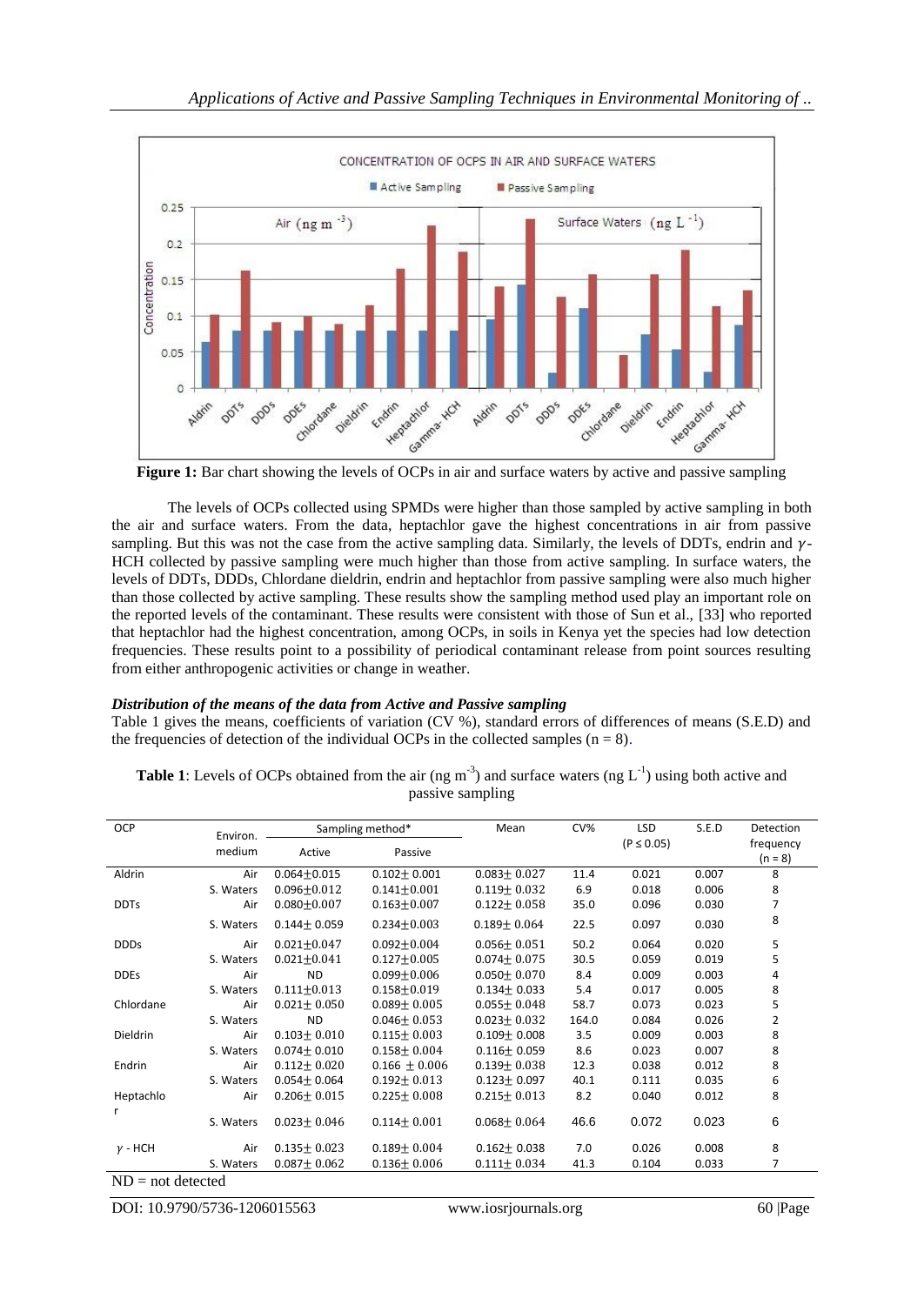Aldrin was detected in all the water and air samples with relatively high atmospheric concentrations of  $0.064 \pm 0.015$  ng m<sup>-3</sup> and  $0.102 \pm 0.001$  ng m<sup>-3</sup> from active and passive sampling respectively. These values were within the range of those reported in the air in Alexandria, Egypt  $(>LOD - 147$  pg m<sup>-3</sup>) [34. The levels of dissolved aldrin in surface waters were  $0.096 \pm 0.012$ ng m<sup>-3</sup> and  $0.141 \pm 0.001$  ng m<sup>-3</sup> from active and passive sampling respectively. The most significant observation here was that the levels of aldrin in both air and surface water samples collected by passive sampling were significantly higher ( $P \le 0.05$ ) than those collected active sampling. This trend was also observed in both the atmospheric and dissolved phase levels of DDDs, DDEs, chlordane, dieldrin, endrin and heptachlor, as well as the atmospheric levels of  $\gamma$ -HCH. However, though the atmospheric and dissolved phase levels of DDTs collected by active sampling were lower than those collected by passive sampling, they were not significantly different ( $P \le 0.05$ ). This was also observed in the levels of dissolved phase  $\gamma$ -HCH sampled by the two methods.

DDE and chlordane were not detected in the air samples collected by active sampling. Similarly, a number of the OCPs were not detected in all the replicates of air samples collected by the active method: this included DDD which was found in one replicate; chlordane in one; and DDT in three replicates. In the water samples collected by the active method, DDD was detected in one replicate; heptachlor in one; and  $\gamma$ -HCH in three replicates. This was attributed to the uncertainties and hence the variances resulting from choice of the sampling time, which are inherent in active sampling. On the other hand, chlordane was only detected in two of the SPMDs used in the passive sampling of the surface water. For the purpose of this study, the levels of the analytes in the samples in which they were below detection limit were assumed to be zero.

Generally, the results show that the levels of OCPs obtained by passive sampling were significantly higher ( $P \le 0.05$ ) than those from active sampling. However, for DDE and dieldrin the means from active sampling were significantly higher ( $P \le 0.05$ ) than those from passive sampling. One of the advantages of using SPMDs, over other sampling methods, is that SPMDs can be deployed for extended time periods to integrate long-term data as noted by Esteve-Turrillas et al., [35]. Since passive sampling methods give time-averaged concentrations. Soderstrom and Bergqvist, [36] further noted that the risk of underestimation or overestimation of total pollutant mass flows due to accidental sampling is reduced. This indicates that the results obtained by passive sampling could be more reproducible than those obtained by active sampling.

The coefficients of variation percentages (CV %) across all the analytes monitored in the all the samples ranged between 3.5 % (dieldrin) to 50.2% (DDD). However, chlordane showed extremely high CV% (164%). This was attributed to the non-detection of chlordane in some of the replicates, resulting in nonhomogeneous sample variances. This high CV% values in a number of the analytes was an indication of nonhomogeneity in the variance of the experimental errors [37, 38, 39], in the collected data. The high CV% values further indicated that the data variances were significantly different [37, 38, 39, 19]. This study attributed this non-homogeneity to the difference in the sampling methods:

The standard errors of differences of means (S.E.D) values for DDTs, DDDs, chlordane, Endrin, heptachlor and  $\gamma$ -HCH were very high, especially when considered as a percentage of the differences between the means. The indicated that collection of the two sets of data was repeated many times would result in high variability in the means. In the design of this study the span of the sampling area was reduced in order to minimize the variations resulting from probable source distribution. This was meant to establish a nearhomogenous sampling block. Further, to make the data collected more representative, the number of replications was increased. This study attributed these high SED values to the possibility of loss of some of the dissolved OCPs due to use of graded filters to remove particulate matter and colloidal particles [40]. The study further attributed the high variations in the distributions to the fact that data from active sampling was not timeintegrated [13, 22].

# **IV. Conclusions And Recommendations**

From the results obtained, modification of active sampling to include graded filters resolved questions regarding the bioavailability the sampled contaminants. However, the data still presented the possibility of underestimation of the bioavailable contaminants. This study recommends that, in the absence of SPMDs, integration of graded filters in active sampling could provide an insight into probable levels of bioavailable POPs in the environment. However, the frequency of sampling should be increased to make up for the variances resulting from lack of time-integration.

## **Acknowledgement**

This study was funded by the National Research Fund of Kenya.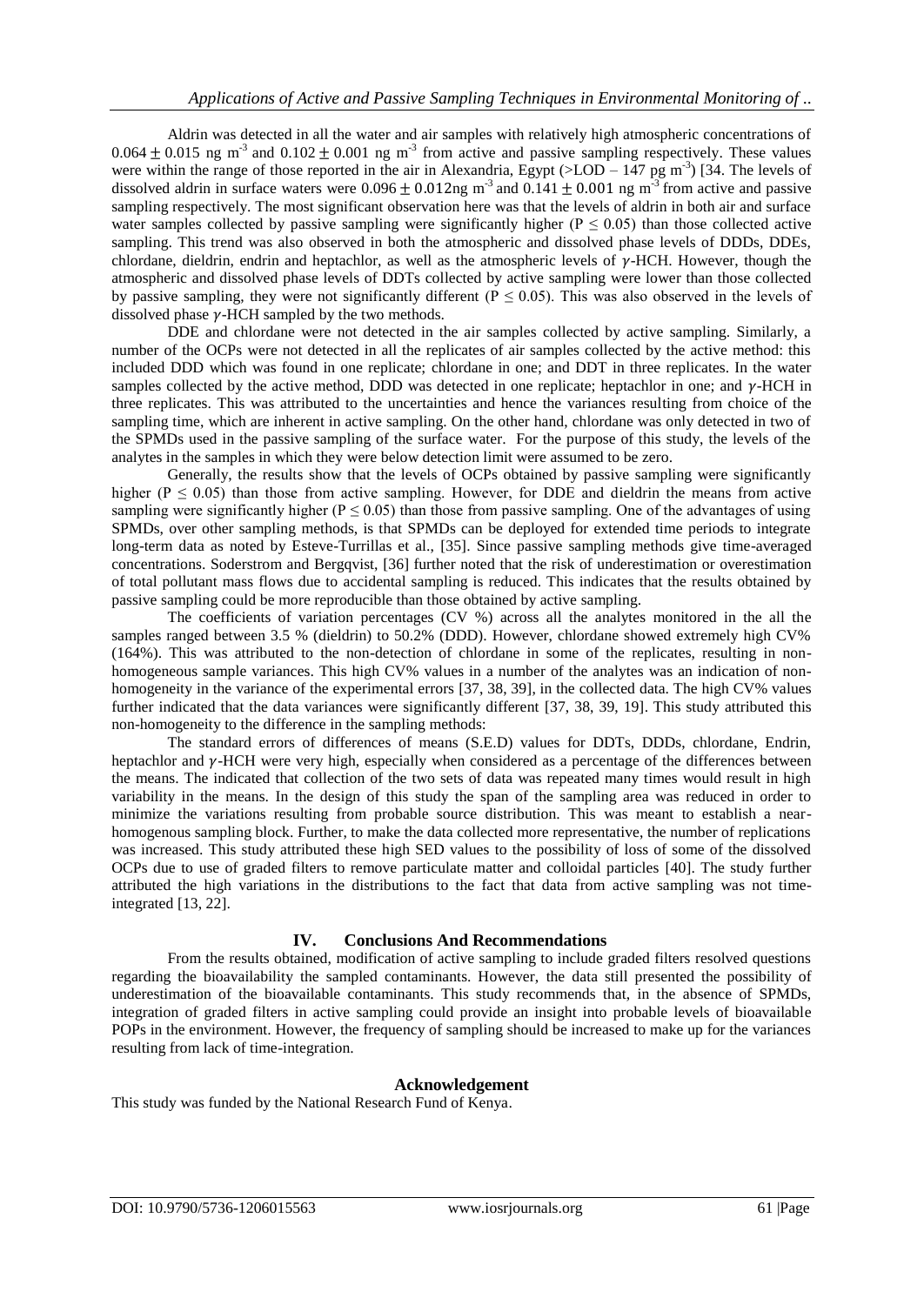#### **References**

- [1]. Korir, A., Okerosi, N., Ronoh, V., Mutuma, G., &Parkin, M. (2015). Incidence of cancer in Nairobi, Kenya (2004– 2008).*International Journal of Cancer, 137,* 2053–2059.
- [2]. Pacella-Norman, R., Urban, M.I., &Sitas, F. (2002). Risk factors for oesophageal, lung, oral and laryngeal cancers in black South Africans.*British Journal of Cancer, 86*, 1751–56.
- [3]. Çok, İ., Donmez, M. K., Hakan, S. M., Aydınuraz, B., Henkelmann, B., Kotalik, J., & Schramm, K.-W. (2007). Concentration of polychlorinated dibenzo-*p*-dioxins, polychlorinated dibenzofurans and dioxin-like PCBs in human adipose tissue from Turkish men.*Chemosphere***,** *66*, (10), 1955-1961.
- [4]. Bordajandi, L. R., Abad, E., & González, M. J. (2008). Occurrence of PCBs, PCDD/Fs, PBDEs and DDTs in Spanish breast milk: Enantiomeric fraction of chiral PCBs. *Chemosphere***,** *70*, (4), 567-575.
- [5]. Field, J. A., & Sierra-Alvarez, R., (2008). Microbial degradation of chlorinated dioxins.*Chemosphere***,** *71*, (6), 1005-1018.
- [6]. Klecka, G., Boethling, B., Franklin, J., Graham, G., Grady, L., Howard, P., Kannan, K., Larson, R., Mackay, D., Muir, D.,& van de Meent, K. (2000). Evaluation of persistence and long-range transport of organic chemicals in the environment.SETAC Special Publication Series: Pensacola, FL, USA.
- [7]. UNEP-GEF Project (2012). Supporting the global monitoring plan on persistent organic pollutants National Report from Kenya: United Nations Environment Programme Chemicals. East Southern African Region Project GFL 4A80, report.
- [8]. Hazrati, S., &Harrad, S. (2007). Calibration of polyurethane foam (PUF) disk passive air samplers for quantitative measurement of polychlorinated biphenyls (PCBs) and polybrominateddiphenyl ethers (PBDEs): Factors influencing sampling rates. *Chemosphere, 67***,** 448–455.
- [9]. Vrana, B., Allan, I. J., Greenwood, R., Mills, G. A., Dominiak, E., Svensson, K., Knutsson, J. & Morrison, G. (2005). Passive sampling techniques for monitoring pollutants in water.*Trends in Analytical Chemistry, 24*, (10), 845-868.
- [10]. Huckins, J. N., Tubergen, M. W., &Manuweera, G. K. (1990). Semipermeable membrane devices containing model lipid: A new approach to monitoring the bioavailability of lipophilic contaminants and estimating their bioconcentration potential. *Chemosphere, 20*, 533-552.
- [11]. Kočí, V., Mlejnek, M., &Kochánková, L. (2003). Toxicological evaluation of exposed SPMD membranes.*Central European Journal of Chemistry 1*, 28-34.
- [12]. Huckins, J.N., Petty, J.D., &Booij, K. (2006). Monitors of organic chemicals in the environment semipermeable membrane devices. Springer Science, LLC (pp223), New York.
- [13]. Alvarez, D.A. (2010). Guidelines for the use of the semipermeable membrane device (SPMD) and the polar organic chemical integrative sampler (POCIS) in environmental monitoring studies.*U.S. Geological Survey*, *Techniques and Methods 1-D4*, 28.
- [14]. Zhu, X., Zhou, C., Henkelmann, B., Wang, Z., Ma, X., Fiester, G., & Schramm, K.-W. (2013). Monitoring of PAHs profiles in the urban air of Dalian, China with active high volume sampler and semipermeable membrane devices. *Polycyclic Aromatic Compounds*, *33*(3), 265-288.
- [15]. Wang, J., Bi, Y., Pfister, G., Henkelmann, B., Zhu, K., & Schramm, K-W. (2009). Determination of PAH, PCB and OCP in water from Three Gorges Reservoir accumulated by semipermeable membrane devices (SPMD). *Chemosphere, 75,* 1119-1127.
- [16]. Schramm, K-W., Bi, Y., Temoka, C., Pfister, G., Henkelmann, B., &Scherb, H. (2012). Chemical and effect-oriented exposomics: Three Gorges Reservoir. *Environmental Science &Polution Research.*DOI 10.1007/s11356-012-1319-9.
- [17]. Onyango, A.A., Lalah, J.O., Wandiga, S.O., &Gichuki, J. (2012). Assessment of Polycyclic Aromatic Hydrocarbons in Latesniloticus, Oreochromisniloticus and Rastrineobolaargentea as Sources of Human Exposure in Kisumu Bay, Winam Gulf of Lake Victoria. *Bulletin of Environmental Contamination & Toxicology*, Bulletin of Environmental Contamination & Toxicology, 88(5), 747-51.
- [18]. Kwach, B.O., Lalah, J.O., &Wandiga, S.O. (2009). Spatial and seasonal variations in concentrations of polycyclic aromatic hydrocarbons in water and sediment of Kisumu City Bay of Winam Gulf, Lake Victoria-Kenya.*Bulletin of Environmental Contamination & Toxicology, 83*, 722–733.
- [19]. Lisouza, F.A., Owuor, P.O., & Lalah, J.O. (2011). Variation in indoor levels of polycyclic aromatic hydrocarbons from burning various biomass types in the traditional grass-roofed households in Western Kenya. *Environmental Pollution, 159*, 1810 -1815.
- [20]. Omwoma, S., Lalah, J. O., Virani, M., Schramm, K-W., &Henkelmann, B. (2015). Dioxin-like PCBs and PCDD/Fs in surface sediments near the shore of Winam Gulf, Lake Victoria.*Chemosphere, 118,* 143–147.
- [21]. Aucha J.K., Wandiga S.O., Abong'o D.A., Madadi V.O., &Osoro E.M., (2017).Organochlorine pesticides residue levels in air and soil from Nairobi and Mount Kenya regions, Kenya. *IOSR Journal of Applied Chemistry (IOSR-JAC), 10,* 2278-5736.
- [22]. Alvarez, D.A., Petty, J.D., &Huckins, J.N. (2004). Development of a passive, in situ, integrative sampler for hydrophilic organic contaminants in aquatic environments.*Environmental Toxicology & Chemistry, 23*, 1640-1648.
- [23]. Burgess, R. M., Lohmann, R., Schubauer-Berigan, J. P., Reitsma, P., Perron, M. M., Lefkovitz, L., & Cantwell, M. G. (2015).Application of passive sampling for measuring dissolved concentrations of organic contaminants in the water column at three marine superfund sites.*Environmental Toxicology and Chemistry, (9999), 1-14*
- [24]. Yao, Y. (2007): Sources and occurrence of dacthal in the Canadian atmosphere. *Environmental Science & Technology* 41:688–694. [25]. Crump, D., Harrison, P., & Walton C. (2011). *Aircraft Cabin Air Sampling Study: Part 1 of the Final Report*. Cranfield University
- Institute of Environment and Health, Bedfordshire, UK[.https://dspace.lib.cranfield.ac.uk](https://dspace.lib.cranfield.ac.uk/)
- [26]. Ke R., Xu Y., Huang S., Wang Z., &Huckins J.N., (2007): Comparison of the Uptake of Polycyclic Aromatic Hydrocarbons and Organochlorine Pesticides by Semipermeable Membrane Devices and Caged Fish (*CarassiusCarassius*) in Taihu Lake, China. *Environmental toxicology and chemistry, (26) 6*, 1258–1264
- [27]. Ozcan, S., Aydin, M.E. & Tor, A. (2008). Chromatographic separation and analytic procedure for priority organic pollutants in urban air, *Clean: Soil, Air, Water. (*36), 969-977.
- [28]. Alvarez, D.A., Cranor, W.L., Perkins, S.D., Clark, R.C., & Smith, S.B. (2008). Chemical and toxicological assessment of organic contaminants in surface water using passive samplers.*Journal of Environmental Quality, 37*, 1024–1033.
- [29]. Petty, J.D., Orazio, C.E., Huckins, J.N., Gale, R.W., Lebo, J.A., Meadows, J.C., Echols, K.R., &Cranor, W.L. (2000). Considerations involved with the use of semipermeable membrane devices for monitoring environmental contaminants: *Journal of Chromatography, 879,* 83–95.
- [30]. Lalah, J.O., &Kaigwara, P.N. (2005). Polynuclear aromatic compounds in kerosene, diesel and unmodified sunflower oil and in respective engine exhaust particulate emissions. *Toxicological & Environmental Chemistry,10*, 1-17.
- [31]. USEPA, (1997). Polynuclear aromatic hydrocarbons/nonhalogenated organics using GC/FID.Method 8100/8015. Test Methods for Evaluating Solid Waste, Physical/ Chemical Methods EPA SW-846 [Version 2] (December 1997): Integrated Manual Through Update III. U.S. EPA,Washington, DC.